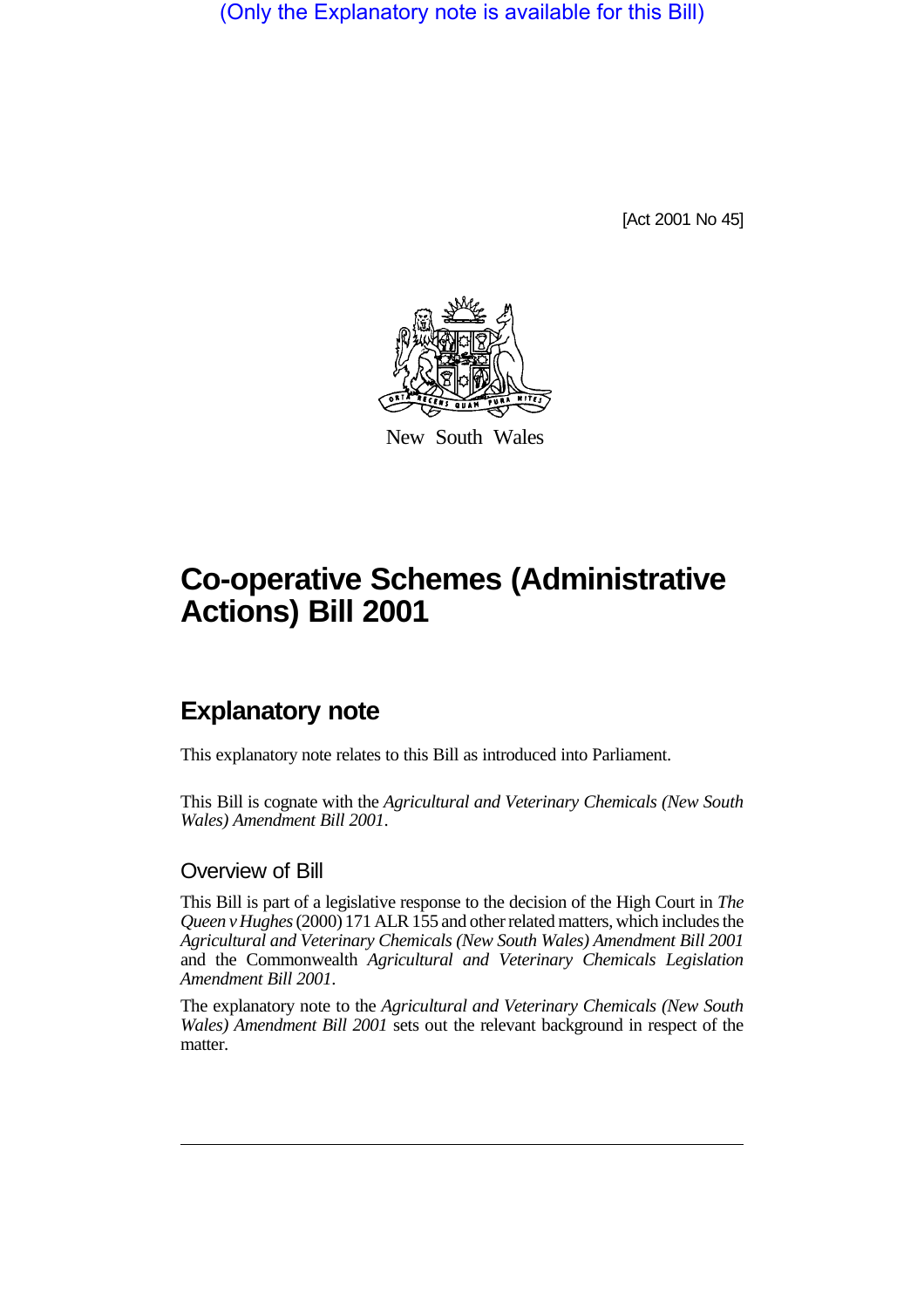Co-operative Schemes (Administrative Actions) Bill 2001 [Act 2001 No 45]

Explanatory note

The object of this Bill is to deal with doubts cast by the decision in *Hughes* on the ability of Commonwealth authorities or officers to exercise powers and perform functions under State laws in relation to the following inter-governmental legislative schemes:

- (a) the co-operative scheme for agricultural and veterinary chemicals, or
- (b) any other co-operative scheme to which the proposed Act is applied by proclamation.

This Bill ensures that functions or powers are not imposed on Commonwealth authorities and officers in connection with administrative actions under the schemes if their imposition would exceed the legislative powers of the State, and validates any such previous invalid administrative action.

In relation to the co-operative scheme for agricultural and veterinary chemicals, this Bill is supported by the Commonwealth *Agricultural and Veterinary Chemicals Legislation Amendment Bill 2001*, which seeks to authorise the conferral of duties on Commonwealth authorities and officers by State law to the fullest extent that is constitutionally possible.

#### Outline of provisions

#### **Part 1 Preliminary**

**Clause 1** sets out the name (also called the short title) of the proposed Act.

**Clause 2** provides for the commencement of the proposed Act on a day or days to be appointed by proclamation.

**Clause 3** defines certain words and expressions used in the proposed Act. The expression *invalid administrative action* is defined as an administrative action taken by a Commonwealth authority or officer pursuant to a function or power conferred under a co-operative scheme established by a relevant State Act to which the proposed Act applies, and that is invalid because its conferral on the Commonwealth authority or officer is not supported by a head of power in the Commonwealth Constitution.

**Clause 4** defines the relevant State Acts to which the proposed Act applies, namely, the *Agricultural and Veterinary Chemicals (New South Wales) Act 1994* and any other State Act declared by proclamation of the Governor. The clause enables the relevant commencement time for the validation under the proposed Act to be declared by proclamation.

Explanatory note page 2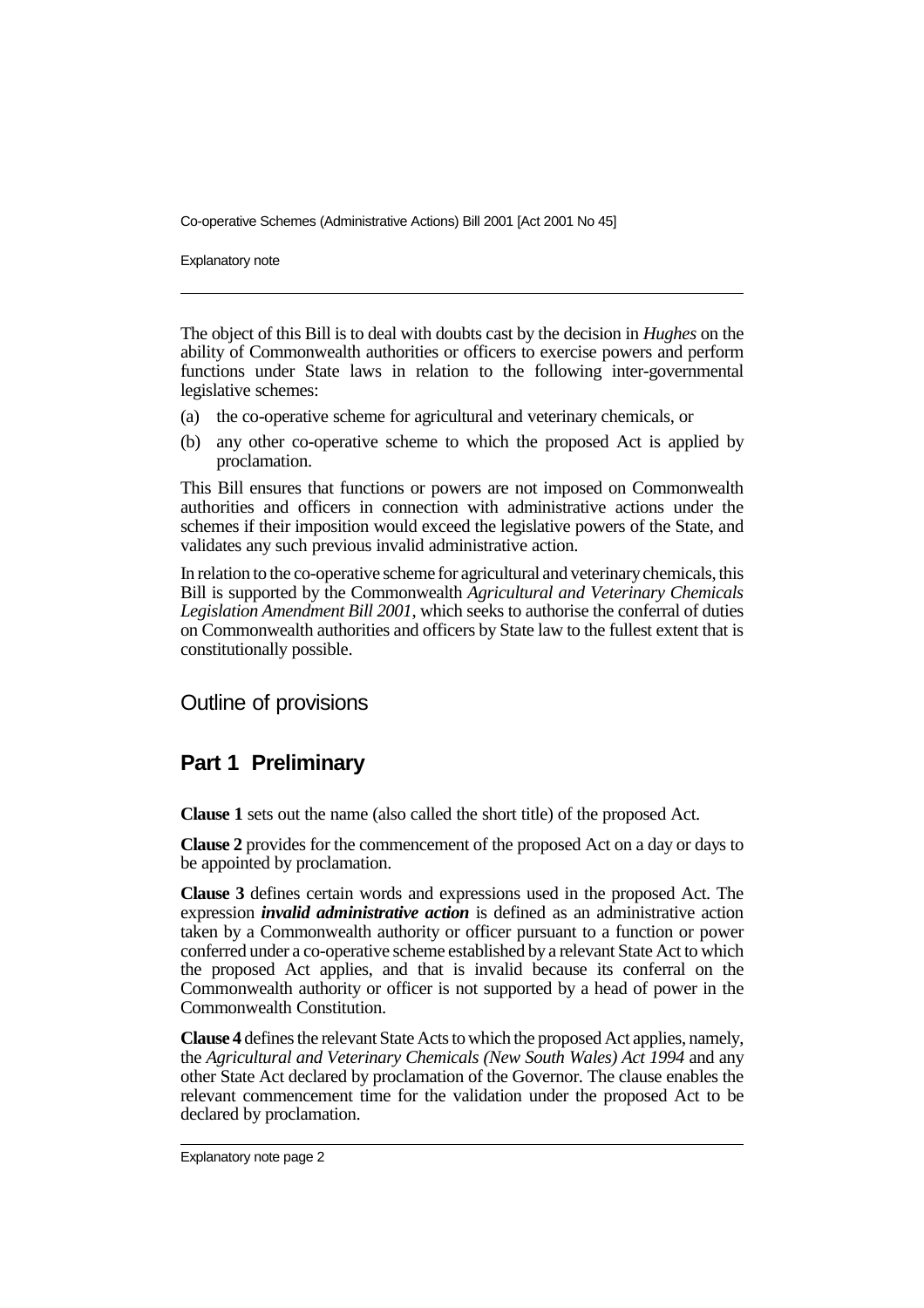Co-operative Schemes (Administrative Actions) Bill 2001 [Act 2001 No 45]

Explanatory note

**Clause 5** ensures that a relevant State Act is construed as not conferring a duty on a Commonwealth authority or officer to perform a function or exercise a power if the conferral of the duty would be beyond the legislative power of the Parliament of the State. In the case of the co-operative scheme for agricultural and veterinary chemicals, the clause complements the Commonwealth *Agricultural and Veterinary Chemicals Legislation Amendment Bill 2001* (which seeks to authorise the conferral of duties on Commonwealth authorities and officers by State law to the fullest extent that is constitutionally possible).

## **Part 2 Validation of invalid administrative actions**

**Clause 6** provides that the proposed Part applies to previous invalid administrative actions, namely any such action taken or purportedly taken under a relevant State Act at or before the commencement time in relation to that Act (the relevant commencement time).

**Clause 7** deals with the operation of the proposed Part. Clause 7 (1) provides that the proposed Part extends to affect rights and liabilities that are or have been the subject of legal proceedings. Clause 7 (2) provides that the proposed Part does not affect rights and liabilities arising between parties to legal proceedings heard and finally determined at or before the relevant commencement time to the extent to which they arise from, or are affected by, an invalid administrative action. Clause 7 (3) ensures that the proposed Part extends to certain previous administrative action that is to be validated by the cognate *Agricultural and Veterinary Chemicals (New South Wales) Amendment Bill 2001*.

**Clause 8** provides that every invalid administrative action to which the proposed Part applies has (and is deemed always to have had) the same force and effect as it would have had if it had been taken by a duly authorised State authority or officer of the State. The clause does not in terms validate administrative actions taken by Commonwealth authorities and officers, but rather attaches to the actions retrospectively the same force and effect as would have ensued had the actions been taken by State authorities and officers (a similar distinction was drawn in *The Queen v Humby, Ex parte Rooney* (1973) 129 CLR 231).

**Clause 9** complements clause 8 and does not affect the generality of clause 8. The clause declares that the rights and liabilities of all persons are (and always have been) for all purposes the same as if every invalid administrative action to which the proposed Part applies had been taken by a duly authorised State authority or officer of the State.